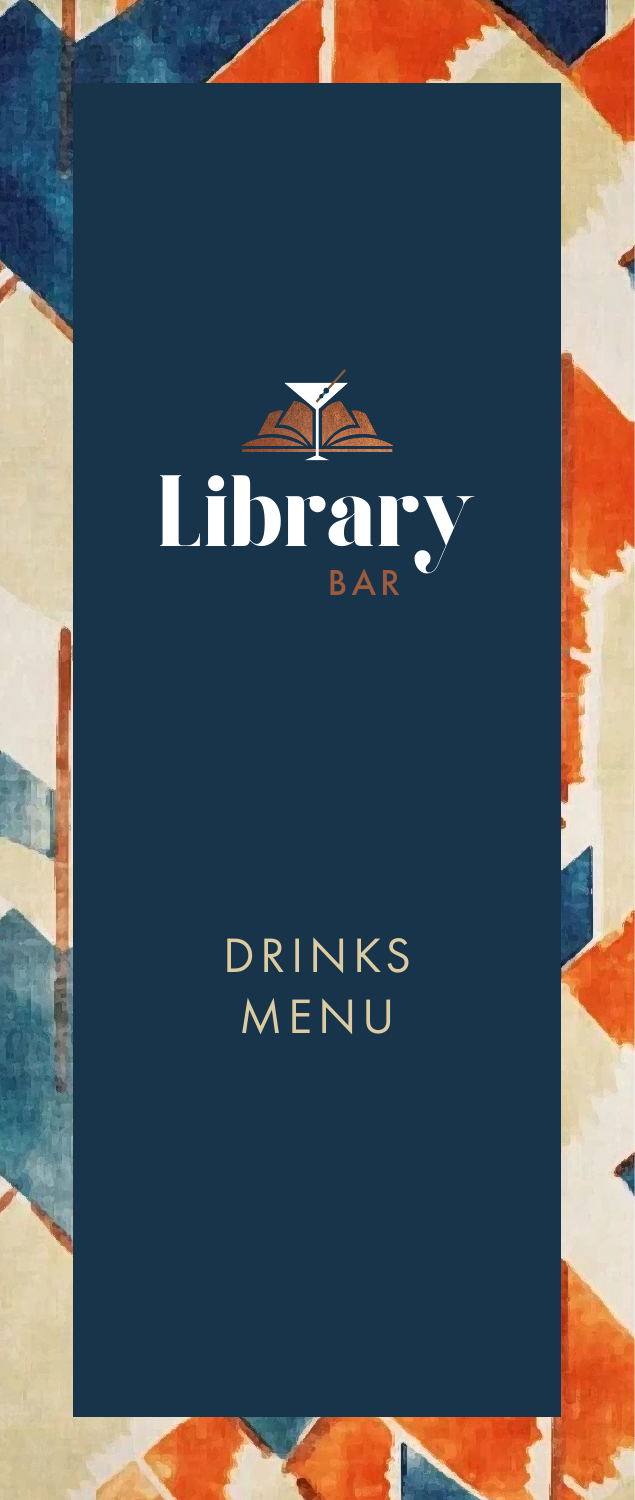

# SOFT DRINKS & MIXERS

| £2.60 |
|-------|
| £1.90 |
| £2.60 |
| £3.40 |
| £3.10 |
| £2.50 |
| £3.10 |
| £3.10 |
| £3.10 |
| £3.10 |
| £1.90 |
| £2.40 |
|       |

# HOT DRINKS

| Cappucino         | £2.75 |
|-------------------|-------|
| Decaf Coffee      | £2.75 |
| Hot Chocolate     | £2.75 |
| <b>Flat White</b> | £2.75 |
| Irish Coffee      | £6.25 |
| Latte             | £2.75 |
| Americano         | £2.75 |
| Expresso          | £2.00 |
| Mocha             | £2.75 |
| Macchiato         | £2.75 |
| Pot of Tea        | £2.50 |
|                   |       |

All prices include VAT at the current rate. A discretionary service charge of 10% will be added



# COCKTAILS

| <b>Aperol Spritz</b> | £9.50  |
|----------------------|--------|
| Cosmopolitan         | £9.50  |
| Expresso Martini     | £8.95  |
| Long Island Iced Tea | £10.50 |
| Manhattan            | £8.95  |
| Margarita            | £8.95  |
| Mojito               | £8.95  |
| Rum Daiquiri         | £8.95  |
| Singapore Sling      | £9.95  |
| Tequila Sunrise      | £10.50 |
| <b>Whiskey Sour</b>  | £8.95  |
| Pornstar Martini     | £10.95 |
| Passionfruit Martini | £10.95 |
|                      |        |

# MOCKTAILS

Virgin Mojito £4.95

# BOTTLED BEER

| Brewdog IPA             | £5.45 |
|-------------------------|-------|
| Camden Hells            | £4.95 |
| Corona                  | £4.95 |
| Goose IPA               | £5.45 |
| Guinness (Pint)         | £6.25 |
| Heineken                | £4.95 |
| Hobgoblin (500ml)       | £5.45 |
| Koppaberg Berry (500ml) | £5.45 |
| Peroni                  | £4.95 |
|                         |       |

 $\bullet$ @TheLibraryBarWCl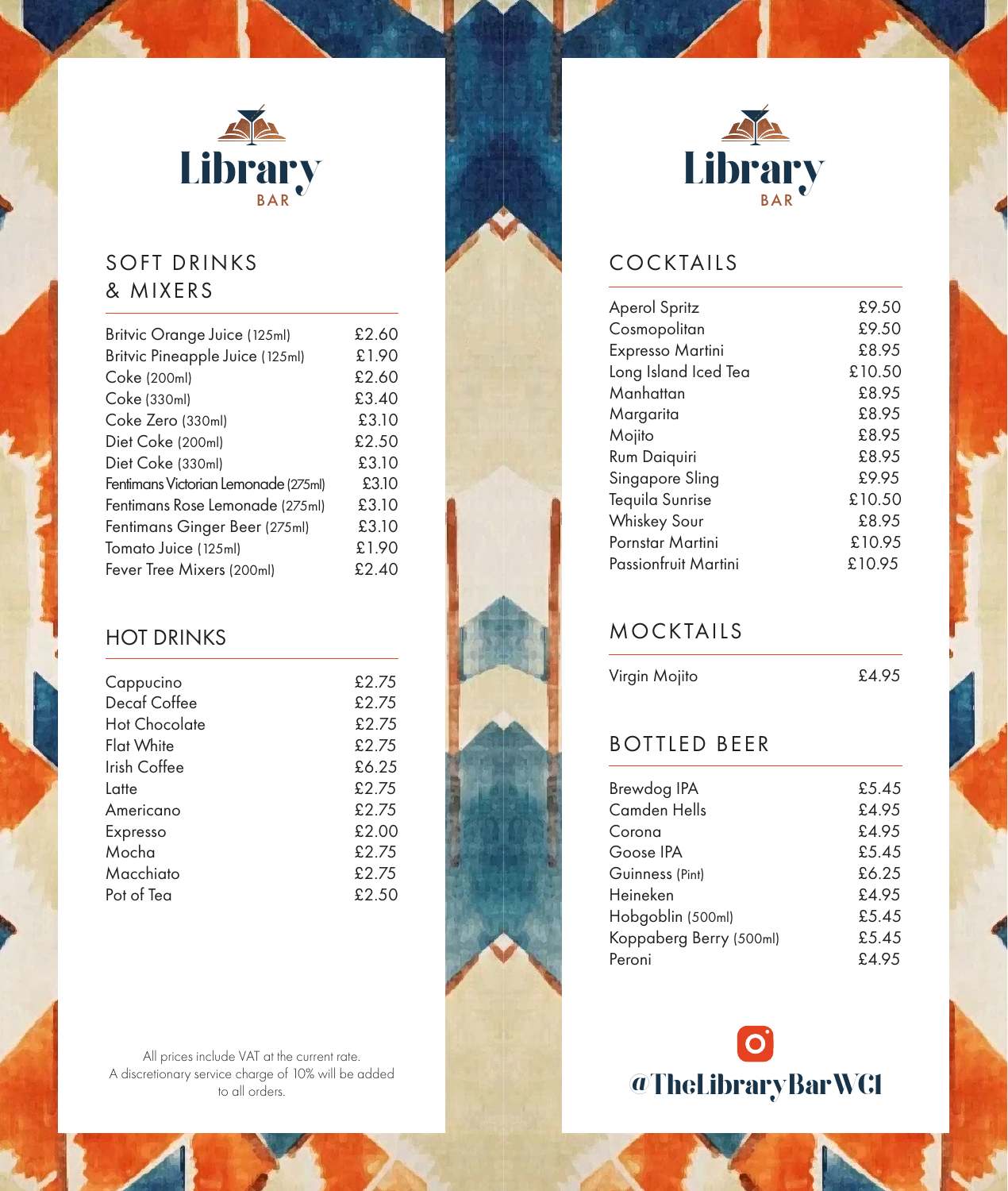

### CHAMPAGNE

Janisson & Fils Rosé £46.00 Bottle

### SPARKLING

Trastullo Prosecco DOC £7.95 Mini Bottle 200ml £25.00 Bottle

#### WHITE WINE

#### William Robertson, Chenin Blanc, South Africa £4.10 (175ml) - £6.60 (250ml) - £17.50 Bottle

*Fresh and full of pure fruit flavour, including apples, citrus notes and a honeyed roundness.*

#### Auntsfield, Sauvignon Blanc, New Zealand £4.60 (175ml) - £6.50 (250ml) - £19.50 Bottle

*Fresh aromas of passionfruit and citrus intergrated with ripe tropical fruit.*

#### Trastullo, Pinot Grigio, Italy £4.60 (175ml) - £6.50 (250ml) - £18.50 Bottle

*Delicious complex palate and intense aroma of peach, nectarine & honeysuckle.*

All prices include VAT at the current rate. A discretionary service charge of 10% will be added



Wine List

ROSÉ

Rosé De Grezard, France £4.20 (175ml) - £6.10 (250ml) - £16.00 Bottle

### RED WINE

Taringi, Pinot Noir, New Zealand £5.80 (175ml) - £7.90 (250ml) - £21.00 Bottle

*Ripe cherries and raspberries, lifted with just a hint of spice.*

#### Chateau La Croix De Grezard, France £4.30 (175ml) - £6.90 (250ml) £9.75 (375ml Half Bottle) - £18.50 Bottle

*A classic medium-bodied St Emilion wine.*

#### Leeuwenkuil, Shiraz, South Africa £19.50 Bottle

*Bright fruit on the nose, layered with clove spice, ripe cherries and violets.*

#### Champ De Grenet, Merlot, France £18.50 Bottle

*Full bodied claret, with a good long finish.*

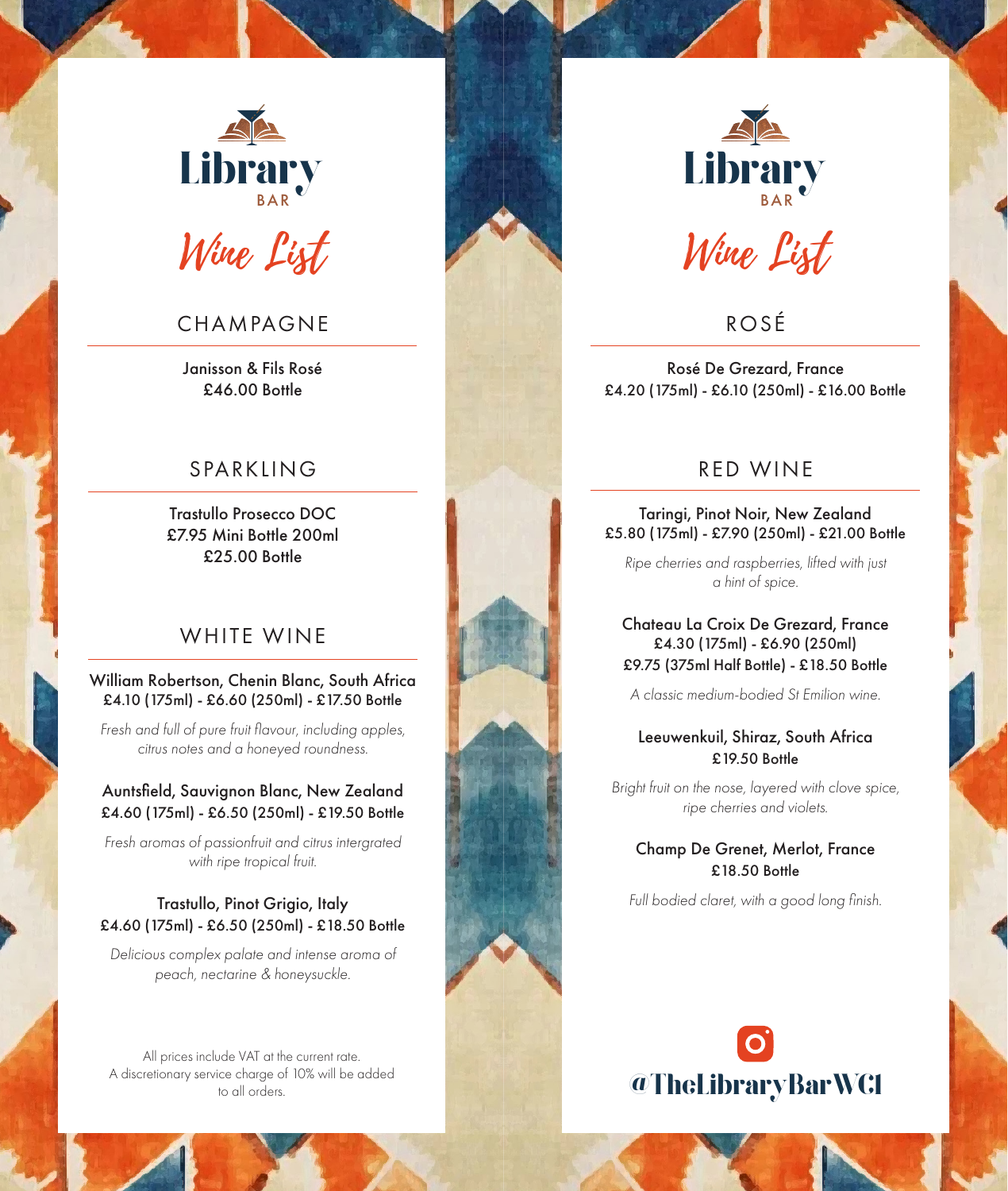

# Spirits Spirits

## WHISKEY 25ml/50ml

| Aberlour Single Malt     | £5.50/11.00  |
|--------------------------|--------------|
| Bowmore                  | £5.80/11.60  |
| <b>Bushmills</b>         | £4.80/£9.60  |
| The Chita Japanese       | £5.50/11.00  |
| Glenfiddich              | £5.80/11.60  |
| Glenlevit                | £5.70/£11.40 |
| Glenmoranghie            | £5.80/£11.60 |
| <b>Highland Park</b>     | £5.50/£11.00 |
| Jack Daniel's            | £4.70/£9.40  |
| Jack Daniel's Honey      | £4.70/£9.40  |
| Jameson                  | £4.70/£9.40  |
| Jim Bean                 | £4.80/£9.60  |
| Johnnie Walker Black/Red | £5.40/£10.80 |
| Laphroaig 10             | £5.70/£11.40 |
| Macallan                 | £5.80/£11.60 |
| <b>Makers Mark</b>       | £5.50/£11.00 |
| Monkey Shoulder          | £5.50/£11.00 |
| Toki                     | £5.50/£11.00 |
|                          |              |

| <b>VODKA</b>           | 25ml/50ml    |
|------------------------|--------------|
| Absolut                | £4.70/£9.40  |
| <b>Beldevere</b>       | £5.10/£10.20 |
| <b>Grey Goose</b>      | £5.10/£10.20 |
| GIN                    | 25ml/50ml    |
| <b>Beefeater</b>       | £4.70/£9.40  |
| <b>Bombay Sapphire</b> | £4.70/£9.40  |
| Gordons                | £4.70/£9.40  |

All prices include VAT at the current rate. A discretionary service charge of 10% will be added to all orders.



# LIQUEURS & APERITIFS 25ml/50ml

| Dissorano               | £4.50/£9.00  |
|-------------------------|--------------|
| Baileys (50ml)          | £4.50        |
| Cointreau               | £4.50/£9.00  |
| Malilbu                 | £4.50/£9.00  |
| Southern Comfort        | £4.50/£9.00  |
| Drambuie                | £4.50/£9.00  |
| Grand Marnier           | £4.50/£9.00  |
| Tequila (50ml)          | £5.10        |
| Tia Maria               | £4.50/£9.00  |
| Campari                 | £4.30/£8.30  |
| Martini (50ml)          | £4.30        |
| Port (50ml)             | £2.80        |
| Pimms (50ml)            | £4.40        |
| $Pimms$ (Glass) / (Jug) | £8.95/£22.00 |
|                         |              |

#### RUM 25ml/50ml

| Bacardi               | £4.70/£9.40  |
|-----------------------|--------------|
| Captain Morgan Spiced | £4.70/£9.40  |
| Lambs Navy Rum        | £4.70/£9.40  |
| <b>BRANDY</b>         | 25ml/50ml    |
| Courvoisier           | £5.10/£10.20 |
| <b>Remy Martin</b>    | £5.10/£10.20 |